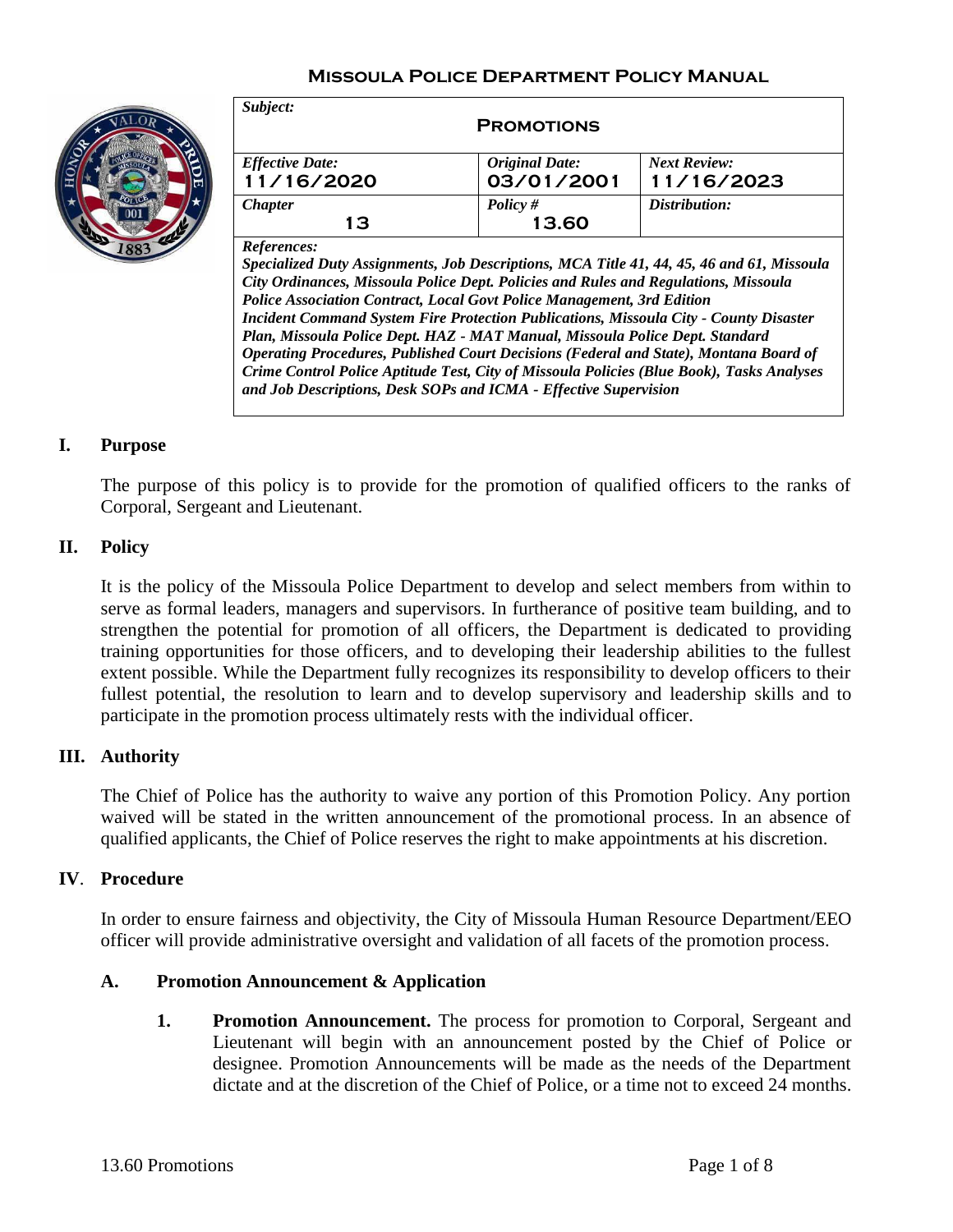At the time of announcement, informational packets will be made available through the Administrative Division to all interested officers. Those packets will include a description of the process, assignment of exercises to be completed by applicants, a summary of additional required materials, a list of deadlines for the various steps in the process and the point value for each portion.

- **2. Application.** To be considered for promotion to the rank of Corporal, Sergeant or Lieutenant, officers meeting the eligibility criteria set forth below and wishing to participate in the promotion process must:
	- a. Apply in writing and in further accordance with the terms of the Promotion Announcement on or before the deadline posted in the application packet. The written application letter should specify how the officer meets the eligibility requirements, and also include any supporting documentation.
	- b. Meet all deadlines set forth in the informational packet.
	- c. Application process may additionally require any or all of the following:
		- i. A resume detailing the applicant's self-development, experience, and professional accomplishments. The resume must be an original work product of the applicant and will not be accepted if completed by a professional service or someone other than the applicant.
		- ii. Applicants will identify three peers for use in the Peer Review portion of the process.
		- iii. Completed responses to any exercises assigned within the informational packet.
	- d. All promotion applications must be turned into the Administrative Captain or designee by the application deadline.

## **B. Promotion to Corporal or Sergeant**

## **1. Eligibility**

Officers are eligible to apply for promotion to Corporal or Sergeant if they meet the following criteria by application deadline date posted in the announcement.

- a. Length of service for Corporal:
	- i. Officers with five (5) years of full time professional law enforcement work, at least three (3) of which have been served as an officer with the Missoula Police Department.
- b. Length of service for Sergeant:
	- i. Seven (7) years full time professional law enforcement work, at least three (3) of which have been served as an officer with the Missoula Police Department.
- c. 100 hours of department approved advanced training (See MPD Policy 13.30 III. 1).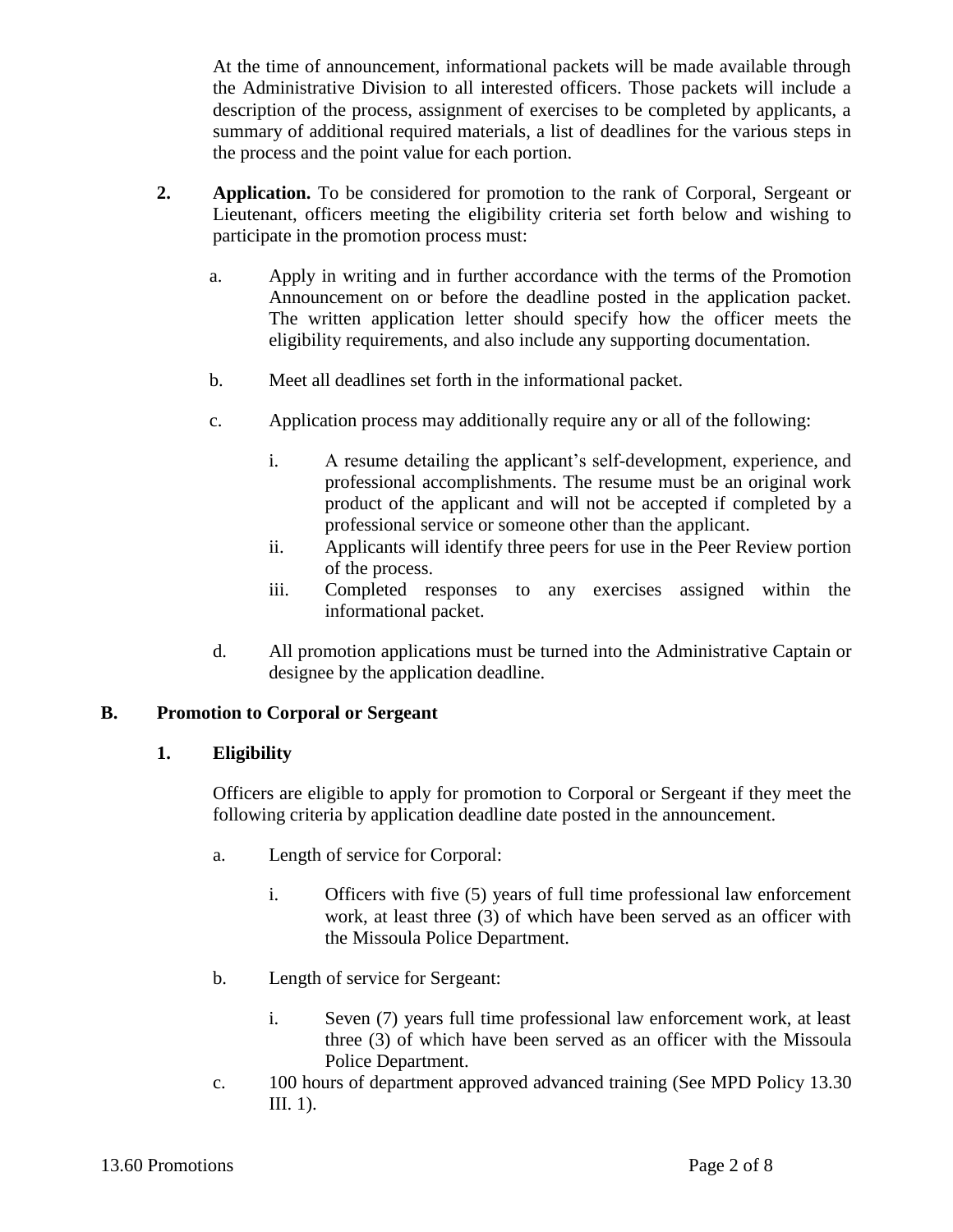d. A passing score of 80% or better from the Department's written knowledge examination is required to continue in the process. The examination will be prepared by the Administrative Division.

The written examination will consist of true/false, yes/no, multiple choice and fill-in the blank questions from Federal, State and local laws and Ordinances, City of Missoula and Police Department Policies, Rules and Regulations, known Department standards expectations, the Missoula Police Association contract, court procedures, case law, and those sources listed in the Promotion Policy Source Appendix.

The examination will be administered by the Administrative Captain or designee. Examination sessions will be scheduled multiple times and in a manner to accommodate officers working night shift.

Officers may not take the examination while on duty, and overtime is not authorized.

- e. To be eligible to apply for promotion to Corporal or Sergeant, an officer must not have been the subject of formal discipline as follows:
	- i. Level II, as defined by the Police Department SOP, disciplinary action, within the twelve (12) months prior to the application deadline date posted in the promotion announcement;
	- ii. Level III and higher, as defined by the Police Department SOP, disciplinary action, within the two (2) years prior to the application deadline date posted in the promotion announcement.
- f. Officers who have been reduced from the rank of Probationary Corporal or Sergeant within the twelve (12) months prior to the application deadline date are not eligible for promotion under the current process.

## **2. Administration**

- a. For all eligible officers, selection for promotion to Corporal or Sergeant will include an interview conducted with a promotion board of members listed below.
	- i. PROMOTION BOARD. Appointed by the Chief of Police, this board will include Missoula Police officers of the rank of Lieutenant and above. The Promotion Board will include a member of the Missoula Police Officers Association and may include members selected from outside the Missoula Police Department. Missoula Police Officers Association shall not be considered voting members of the Board.

## **3. Selection Process**

Promotions will be based upon a thorough evaluation of previous performance, displayed skills, attitude and knowledge, as evidenced by performance appraisals, and other means of evaluation as described below.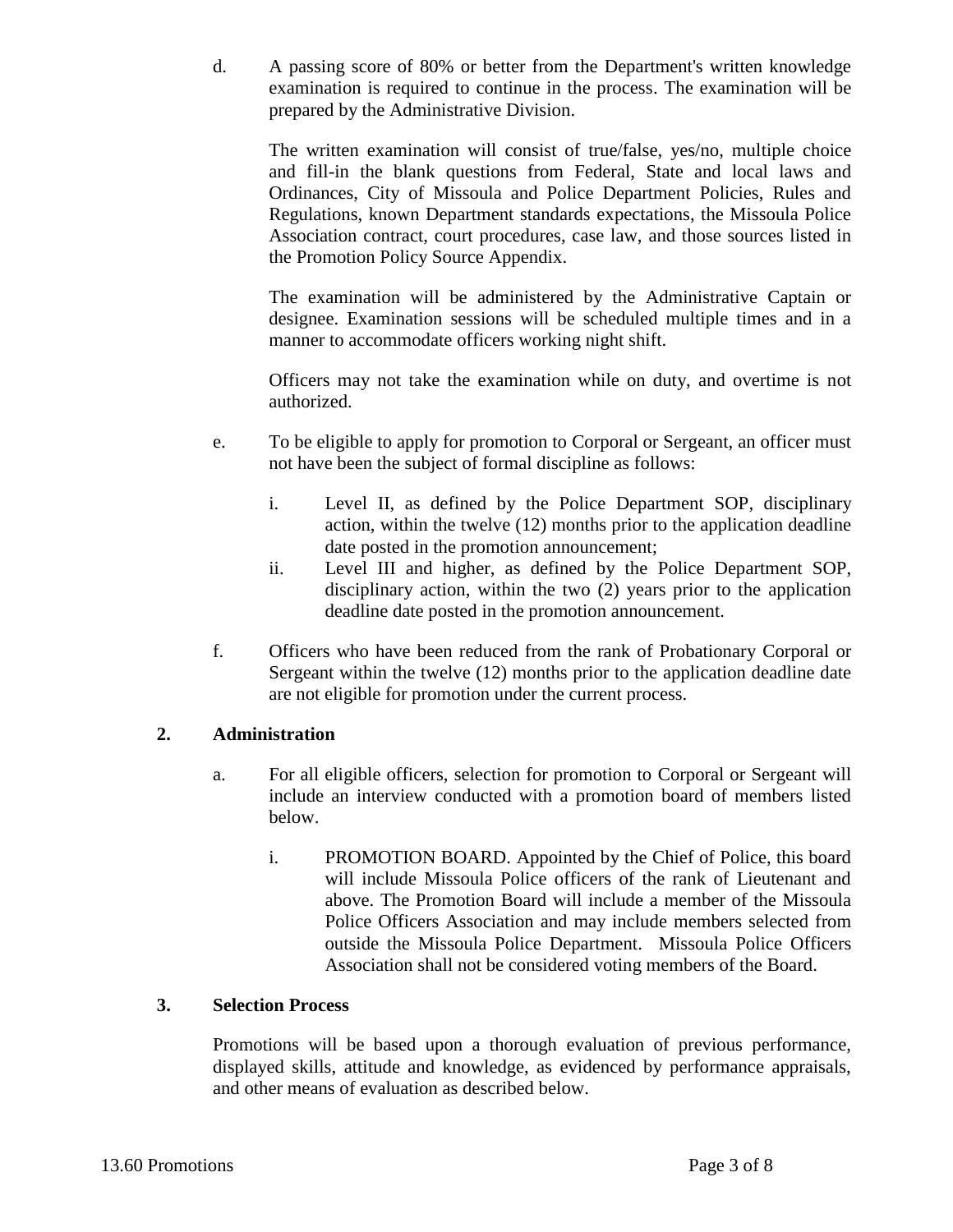- a. The Promotion Board will review and score materials from each applicant, as follows:
	- i. The Promotion Board will evaluate each applicant's resume, (which must be an original applicant work product) based on selfdevelopment, experience, and professional accomplishments. Each voting member will score the resumes.
	- ii. Each applicant's most current performance appraisal;
	- iii. Each applicant's exercises assigned within the informational packet and previously submitted;
	- iv. Written Examination.
- b. Officers receiving a minimum of 70% of the total available points will advance to the interview phase of the process.
- c. The PROMOTION BOARD will interview and further evaluate all applicants who are advanced.
	- i. On the day of the scheduled interview, applicants will be given one or more additional exercises, which they must complete and submit to the Promotion Board at the beginning of the interview. Each exercise will be assigned a score of  $1$ —10 by each voting member of the board.
	- ii. Each applicant will be asked the same interview questions. Questions will be prepared in advance by the Administrative Division of the Police Department. Voting members of the Promotion Board will assign each response a score of 1—10.
- d. Using scores from the pre-interview phase, the peer review and the interview, the Promotion Board will rank the applicants. Every candidate with a score of 80% and above of the total eligible point total will be forwarded to the Chief of Police. All work products from the Promotion Board's evaluative process will be forwarded to the Chief of Police for final promotion selection(s). The Chief of Police has the discretion to conduct personal interviews with up to five of the top candidates prior to making the selection(s).
- e. Applicant rankings will remain in effect for a period of time that is at the discretion of the Chief of Police, not to exceed 24 months. Any officer declining promotion or interview with the Chief of Police will remain in consideration for promotion for the life of the current rankings, but will be moved to the bottom of eligible candidates for that rank.

# **4. One (1) Year Probationary Period**

- a. Probationary Corporals or Sergeants are expected to perform the full range of duties as described in the Corporal or Sergeant Job Description and the Corporal or Sergeant Tasks Analysis immediately upon promotion.
- b. Probationary Corporals or Sergeants supervisory and leadership skills and overall development will be assessed quarterly during that year.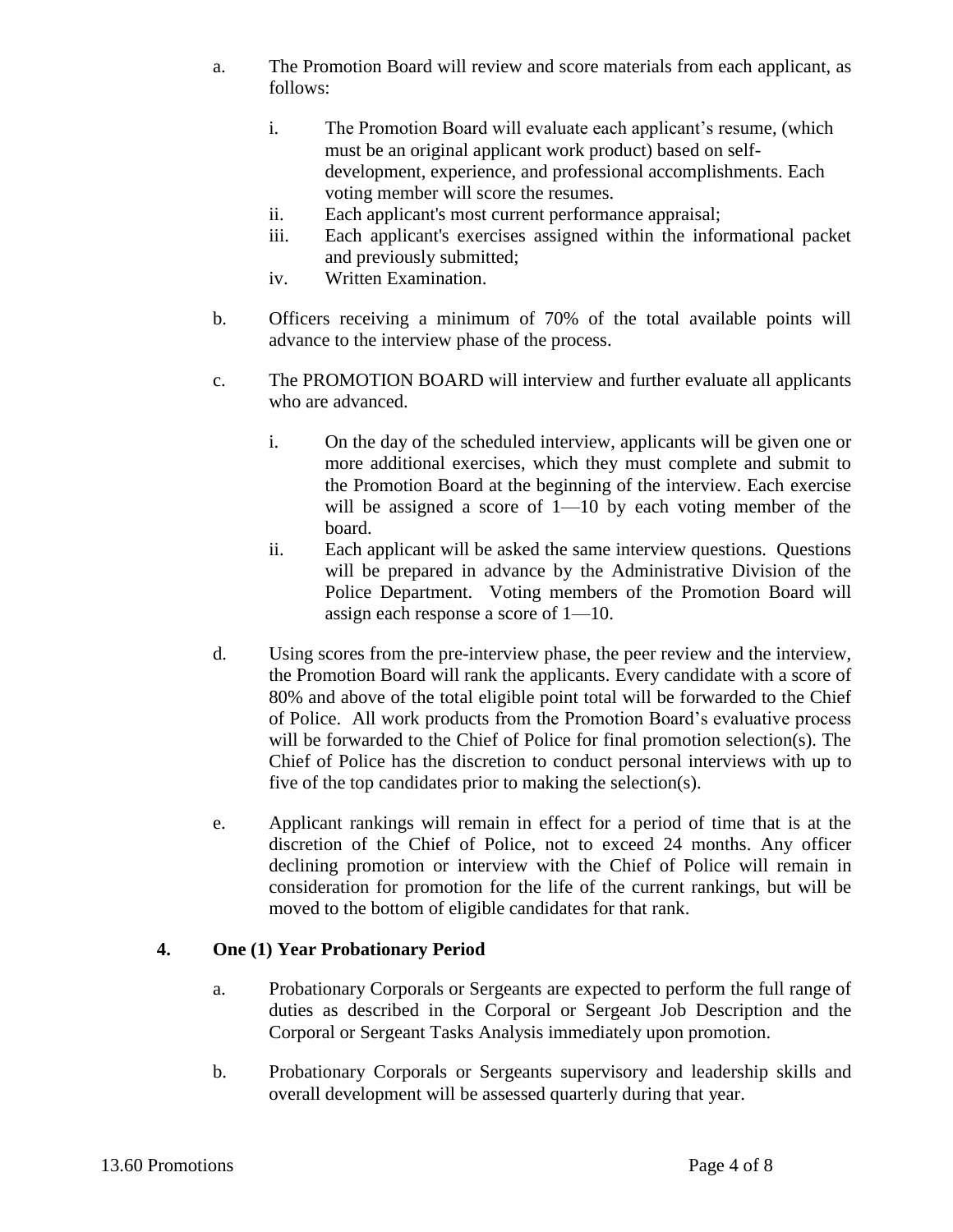- i. The respective Division Captain is responsible for these assessments; however, all supervisory officers may be required to participate in the evaluation process to ensure a comprehensive assessment of the probationer's performance.
- ii. Criteria for assessments will be those specified on the department's standard performance appraisal form, which evaluates demonstrated supervisory, leadership and management skills and identifies those behaviors and/or skill levels requiring improvement and addresses methods for improving any and all noted deficiencies.
- iii. A probationary Corporal or Sergeant will NOT be confirmed if his/her final assessment reflects non-acceptable standards in any area of assessment or his/her probationary period has been extended.
- iv. At any time during the probationary period, the Chief of Police may reduce the probationer to his/her previous rank as a result of substandard performance or development as documented by the aforementioned assessments.
- v. Probationary Sergeants must complete a P.O.S.T certified First Line Supervisor school or equivalent during the one year probationary period, if they have not completed that training prior to promotion.

## **5. Review of the Promotion Process**

Any officer who participated in the process may request a review of any aspect of the promotion process by submitting a letter to the Chief of Police within fourteen (14) calendar days after the selection has been posted. The review procedure will be conducted by the Chief of Police or designee, in coordination with the Human Resources Department/EEO officer.

## **C. Promotion to Lieutenant**

## **1. Eligibility**

Officers are eligible to apply for promotion to Lieutenant if they meet the following criteria on the application deadline date posted in the announcement.

- a. Length of Service/Time in Grade:
	- i. Nine (9) years full-time professional law enforcement work, at least three (3) of which have been with the Missoula Police Department and at least two (2) of which include supervisory responsibility as a confirmed, probationary or acting Sergeant or Corporal with the Missoula Police Department.
- b. 200 hours of department approved advanced training (See MPD Policy 13.30 III. 1).
- c. Eligible for his/her Montana P.O.S.T. Supervisory Certificate.
- d. To be eligible to apply for promotion to Lieutenant, an officer must not have not been the subject of formal discipline as follows: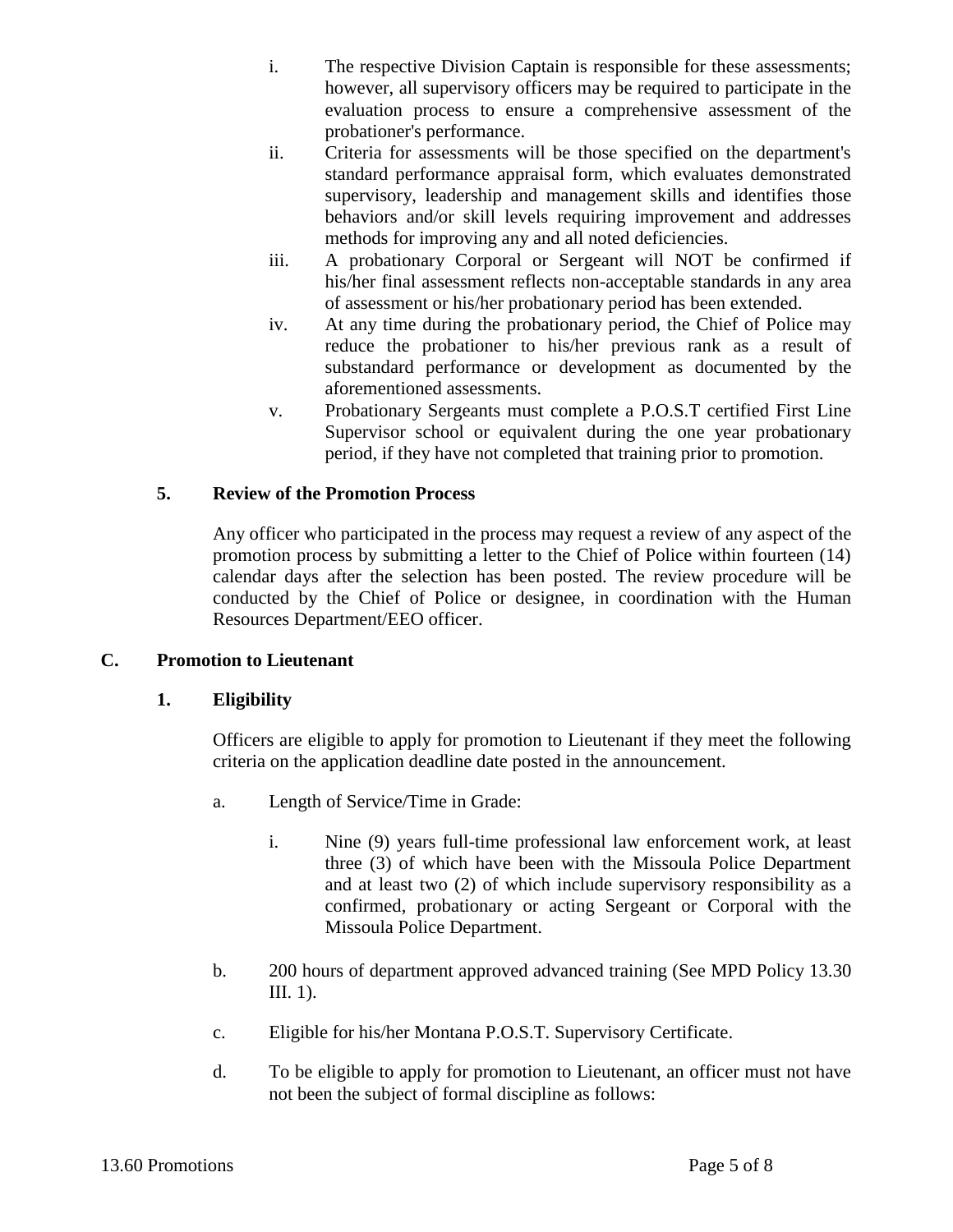- i. Level II disciplinary action, as defined by the Missoula Police SOP, within the twelve (12) months prior to the application deadline date in the promotion announcement;
- ii. Level III or higher disciplinary action, as defined by the Missoula Police SOP, within the two (2) years prior to the application deadline date in the promotion announcement.
- e. Officers who have been reduced from the rank of Probationary Lieutenant within the twelve (12) months prior to the application deadline date in the promotion announcement are not eligible for promotion under the current process.

#### **2. Administration**

- a. For all eligible officers, selection for promotion to Lieutenant will include an interview conducted with a promotion board of members listed below.
	- i. PROMOTION BOARD. Appointed by the Chief of Police, this board will include Missoula Police officers of the rank of Captain. The Promotion Board will include a member of the Missoula Police Officers Association and may include members selected from outside the Missoula Police Department. Missoula Police Officers Association shall not be considered voting members of the Board.

#### **3. Selection Process**

Promotions will be based upon a thorough evaluation of previous performance, displayed skills, attitude and knowledge, as evidenced by performance appraisals, and other means of evaluation as described below.

- a. The Promotion Board will review and score materials from each applicant.
	- i. The Promotion Board will evaluate each applicant's resume based on self-development, experience and professional accomplishments and each applicant's performance appraisal. The resume must be an original work product of the applicant.
	- ii. Each applicant's most current performance appraisal;
	- iii. Each applicant's exercises assigned within the informational packet and previously submitted.
- b. Each applicant will be interviewed by the Promotion Board. Questions will be prepared in advance by the Administrative Division of the Police Department.
	- i. On the day of the scheduled interview, applicants will be given one or more additional exercises, which must be completed and submitted to the Promotion Board at the beginning of the interview. Each exercise will be assigned a score of 1-10 by each voting member of the Promotion Board.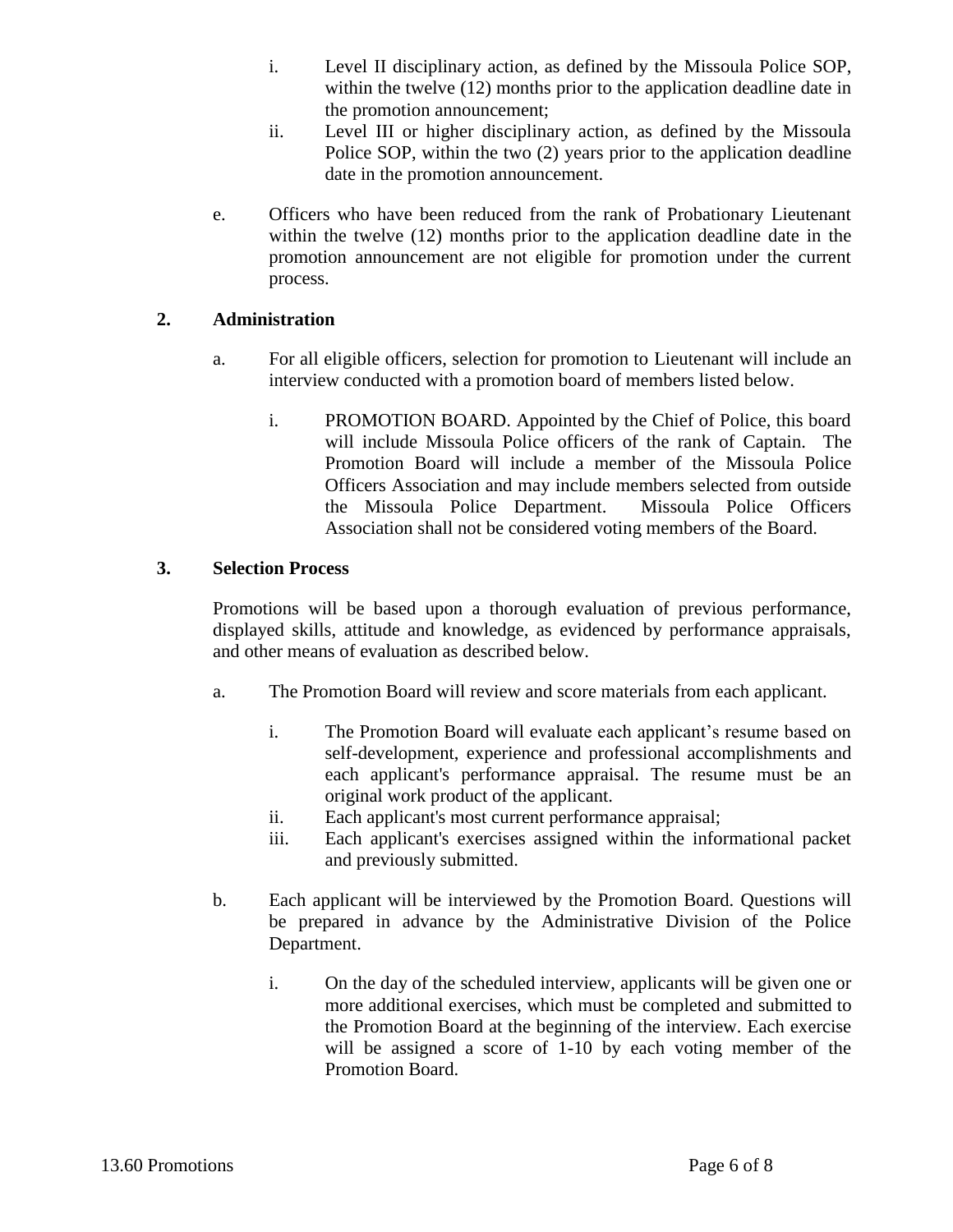- ii. Each applicant will be asked the same interview questions. Questions will be prepared in advance by the Administrative Division of the Police Department. Voting members of the Promotion Board will assign each response a score of 1—10.
- c. Based upon the totality of its work, the Promotion Board will rank the applicants. Every candidate with a score of 80% and above of the total eligible point total will be forwarded to the Chief of Police. All work products from the Promotion Board's evaluative process will be forwarded to the Chief of Police for final promotion selection(s). The Chief of Police has the discretion to conduct personal interviews with up to five of the top candidates prior to making the selection(s).
- d. Applicant rankings will remain in effect for a period of time that is at the discretion of the Chief of Police, not to exceed 24 months. Any Sergeant declining promotion or interview with the Chief of Police will remain in consideration for promotion for the life of the current rankings, but will be moved to the bottom of eligible candidates.

# **4. One (1) Year Probationary Period**

- a. Probationary Lieutenants are expected to perform the full range of duties as described in the Lieutenant Job Description and Lieutenant Tasks Analysis immediately upon promotion.
- b. Probationary Lieutenant's police, leadership and management skills and overall development will be assessed quarterly during that year.
	- i. The respective Division Captain is responsible for these assessments, however, all Staff Officers and other Lieutenants may be required to participate in order to ensure a comprehensive assessment of the probationer's performance.
	- ii. Criteria for assessments will be those specified on the department's standard performance appraisal form, which evaluates demonstrated supervisory, leadership and management skills, and identifies those behaviors and/or skill levels requiring improvement, and addresses methods for improving any and all noted deficiencies.
	- iii. A probationary Lieutenant will not be confirmed if his/her final assessment reflects non-acceptable standards in any area of assessment or his/her probationary period has been extended.
	- iv. At any time during the probationary period, the Chief of Police may reduce the probationer to his/her previous rank of Sergeant as a result of substandard performance or development as documented by the aforementioned assessments.

## **5. Review of Promotion Process**

Any Sergeant who participated in the process may request a review of any aspect of the promotion process by submitting a letter to the Chief of Police within fourteen (14) calendar days after the selection has been posted. The review procedure will be